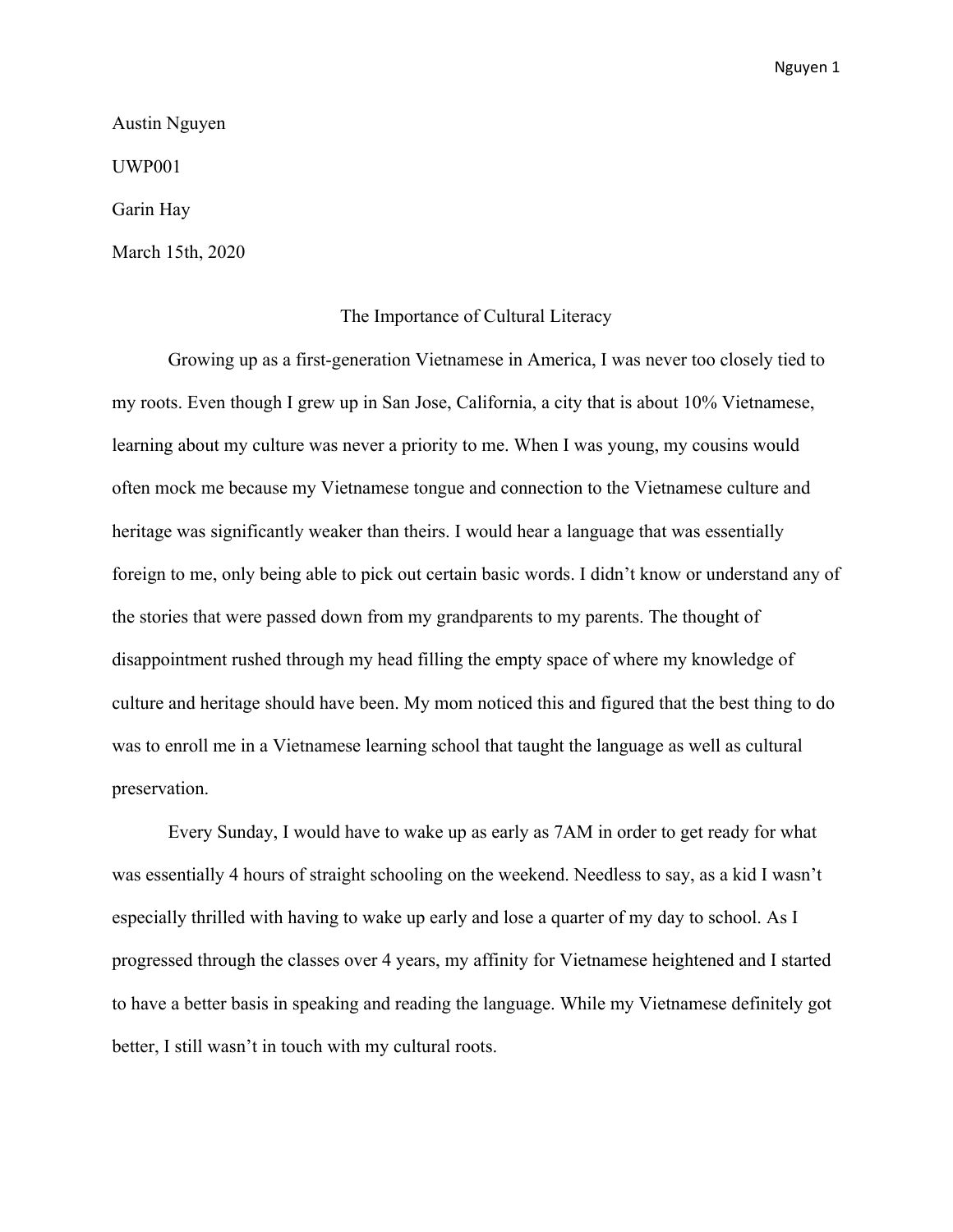It wasn't until my high school years that I started becoming more involved with the Vietnamese community and culture when I decided to register for a Vietnamese language class. As my parents seldomly exposed me to Vietnamese culture, I was learning everything for the first time. I had to work remarkably hard to keep in close competition with my peers, eventually exceeding almost everyone in the class. However, being competitive wasn't a main priority for me anymore; there was a genuine desire to learn about my native country and its history. Over the course of several chapters, I was exposed to Vietnam through a viewing lens. While my experience was not first-hand, learning about the traditions such as Black April or the celebration of dead ancestors propelled me to dive deeper into my culture. Learning about the depth and varied traditions was eye-opening and led me to become more passionate to learn about the Vietnamese culture that I never grew up with.

As I started to excel in my Vietnamese class, it prompted me to start participating within my school's Vietnamese community. It began with me joining the school's VSA (Vietnamese Student Association) and regularly participating in club events. I first started out as a member but eventually rose up and assumed a leadership role. Hearing about the chance to become a board member for the club, I immediately signed up, thinking about the possibility to play a bigger role in the community. Doing so allowed me to help others experience the cultural opportunities that I was able to. I could finally make a change to fulfill that missing connection to my culture that was absent for a majority of my life.

Throughout all of this, I was fairly content with how much more linked to my culture I was becoming. But there was just one problem: I learned all about the culture second-hand, while all of my cousins and relatives were lucky enough to go to the motherland and experience everything themselves. Visiting Vietnam was the one itch I most definitely had to get scratched.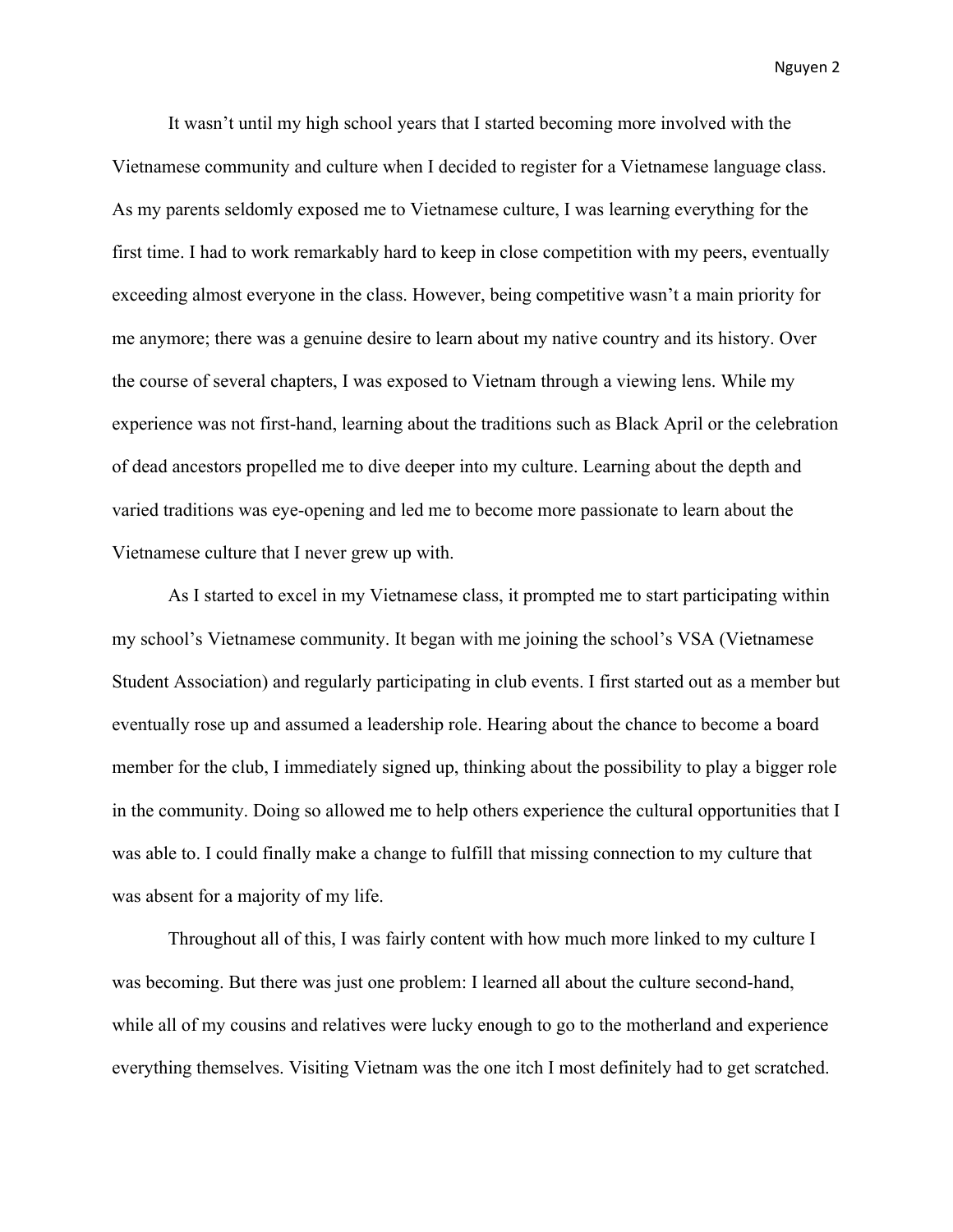I pestered my mom for weeks begging her to book flights and persuading her that her relatives back in Vietnam missed her greatly. Inevitably, she was worn down from all the questions and pleading that she decided to surprise me and make it a family trip.

Once the plane touched the ground and we were finally in Vietnam, I was overrun with excitement and glee. I saw my dad talking to some stranger who shared a striking similarity with him...until I realized it was my uncle from my dad's side. Meeting my uncle would mark the start of a 3 week-long cross-country road trip, from Saigon to Da Nang. In Saigon, my parents and uncle took me to sightsee various tourist spots and areas of their childhood. We passed a building that I recognized but I couldn't quite place. I had to think back to my Viet class and recall that it was the Independence Palace, a landmark that stood as a symbol of the end of the Vietnam War. I mentioned this to my parents and talked a little about its history, surprising them both with a little bit of my knowledge of the culture.

Following Saigon, we visited Phan Thiet, the city my dad grew up in. There, I met the other half of my family, my dad's side. We rolled up to the house and saw everyone on the front steps, waiting to welcome us. My dad introduced me to my paternal grandmother for the first time as well as the rest of his siblings and cousins. That night, we went to eat as a family and caught up with each other to make up for the 20 years that he was in the States. My grandmother told me stories about the Vietnam War that resulted in my parents leaving for America. Recalling back to when I learned about it in high school, I didn't think too much about how much of an impact it really had but hearing the stories told with distress and pain really called attention to how important it was to my family. After hearing about the war first-hand, I viewed my parents in a different way - I saw them as victims of a terrible situation who struggled through hardships to give me a better life. Without their sacrifice, I wouldn't be the person I am today.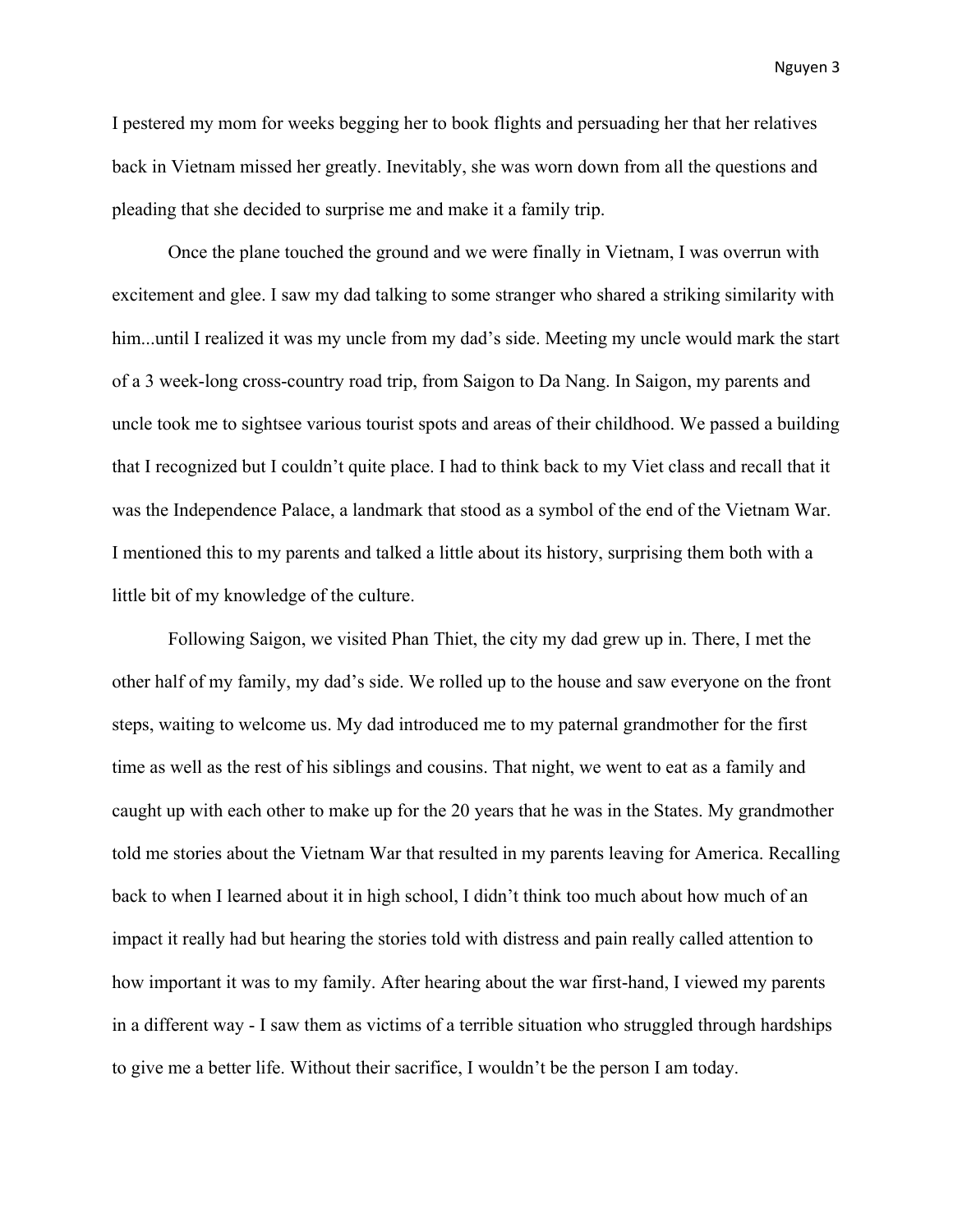Afterwards, we all traveled to my mom's home city, Hoi An. As everyone in my family is Buddhist, we visited a popular Buddhist temple to meditate and pray as a family - wishing for prosperity, good health, and safe travels. I also learned a Vietnamese variation of the origin story of Siddharta Gautama. Buddhism does not necessarily play a large religious role in my family but we look to it as guidelines of how to act morally and shapes our perspective of the world. It was interesting to see how there were slight cultural differences but ultimately Buddhism was embedded into our lifestyles in the same way.

Coincidentally, we happened to be in Vietnam for one of my mom's uncle's death anniversary. One's death anniversary is a big part of the culture in Vietnam because it is the commemoration of the deceased. Additionally, it is one of the few times that the entire family gets together to feast and share their stories. I have been celebrating them ever since I was a kid but to celebrate one in Vietnam with both of my parent's families was an experience I would never forget. I got to help decorate the altar and learn a little about the dishes that they prepared for the meal. I was a little skeptical at some of the dishes because they had strange ingredients, but it was a delight to try it for the first time.

Being a Vietnamese-American and not knowing much about my language, culture, or heritage stood as a point for me to realize that I was not nearly in touch with my roots as I would have liked to be. Having grown up focusing mainly on academic literacies, I never sought the opportunity to learn about the cultural literacy that surrounded me; not until I came to the epiphany that it was essential that I learn about my Vietnamese culture in order to truly understand my full identity and belonging. After being able to extensively immerse myself in the heart and soul of Vietnam, as cliche as it sounds, I actually understood what it was like to be Vietnamese. It was one thing to hear about the stories told by my friends and family, but it was a